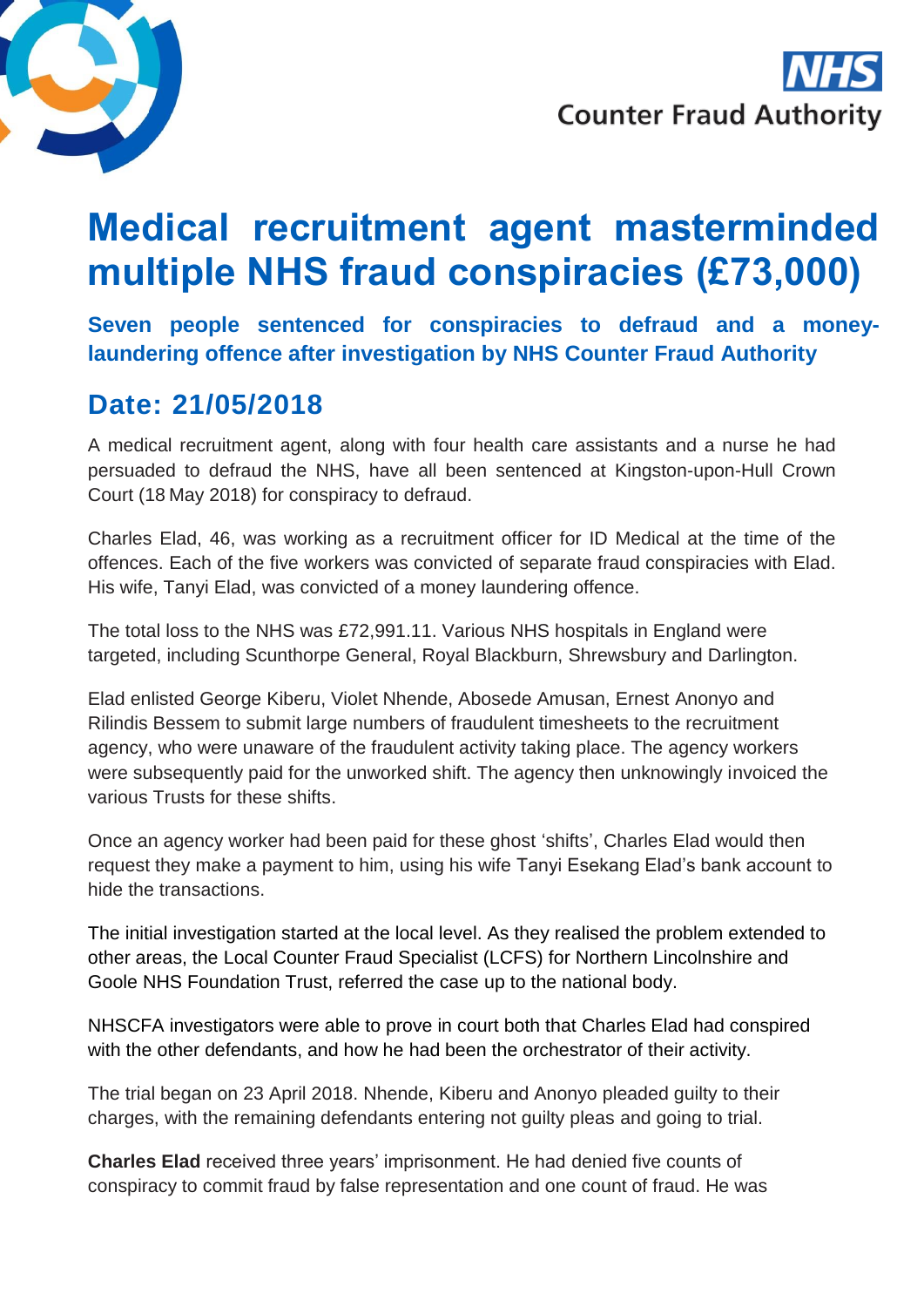convicted of four counts of conspiracy to commit fraud and one count of fraud, with the remaining conspiracy count left to lie on file.

**Abosede Amusan** (38) and **Rilindis Bessem** (39) received 16 month and six month prison sentences respectively. They each denied one count of conspiracy to commit fraud by false representation but were convicted by the jury.

**Violet Nhende** (49), **George Kiberu** (50) and **Ernest Anonyo** (40) received prison sentences (all suspended for two years) - of eight months, 15 months and eight months respectively. They each admitted one count of conspiracy to commit fraud by false representation.

**Tanyi Esekang Elad** (38) denied converting criminal property but was convicted by the jury. She received a four month prison sentence, suspended for two years.

#### **Richard Rippin, Head of Operations at the NHSCFA, said today:**

"The NHSCFA is delighted with the outcome of this investigation. Although this crime was orchestrated by Charles Elad, all seven conspired to deliberately defraud multiple NHS organisations. They had been employed to care for NHS patients, but instead took resources away from patient care for their own personal gain.

The result demonstrates the value of local and national NHS bodies working in partnership to tackle fraud. It sends a message to anyone under the mistaken impression that NHS funds are an easy target for fraud, that they will be caught".

The sentencing judge issued a commendation to both the national and local NHS investigators involved.

NHSCFA action will now continue under the Proceeds of Crime Act to recover the money lost to the NHS.

**If you suspect that anyone is committing fraud or another economic crime against the NHS, tell NHSCFA about it – you can call our 24-hour, confidential reporting line 0800 028 40 60 or visit our main website to report online: [www.cfa.nhs.uk](https://www.reportnhsfraud.nhs.uk/)**

## **"NHS fraud. Spot it, report it, together we stop it"**

### **For more information contact the NHSCFA press office on 020 7895 4519/4524**

#### **Notes to Editors**

1. **Offences in detail: Charles Elad** guilty of Conspiracy to commit fraud by False Representation, contrary to section 1(1) of the Criminal Law Act 1977 and one count of Fraud, contrary to section 1 of the Fraud Act 2006. **Tanyi Esekang Elad** guilty of Converting Criminal Property, contrary to section 327 of the Proceeds of Crime Act 2002. **George Kiberu** guilty of Conspiracy to commit fraud by False Representation, contrary to section 1(1) of the Criminal Law Act 1977. **Violet Nhende** guilty of Conspiracy to commit fraud by False Representation, contrary to